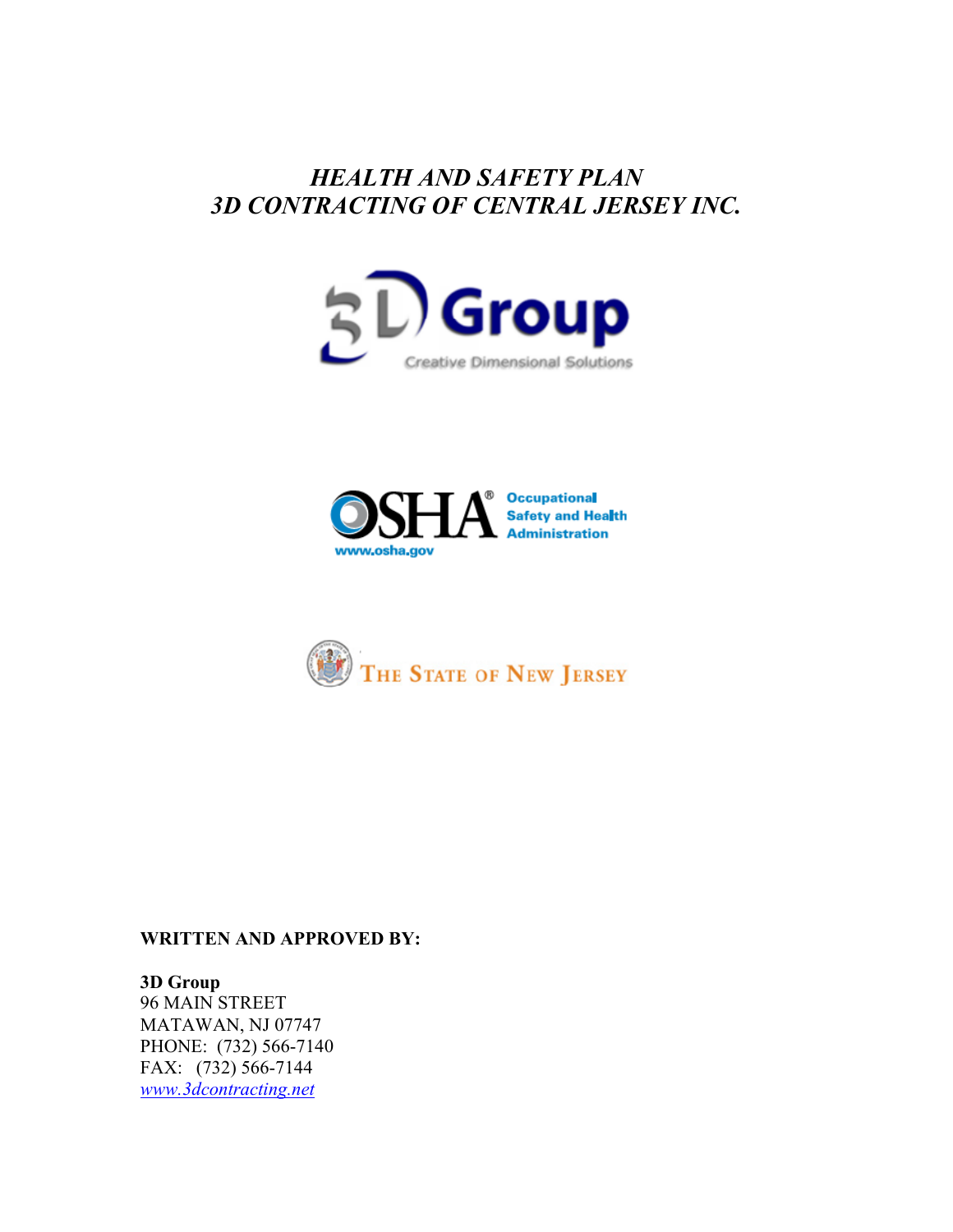## **TABLE OF CONTENTS**

#### *SECTION I*

Management policy statement scope and responsibilities

#### *SECTION II*

Training Requirements First Aid Fire Prevention Housekeeping Personal Protective Equipment Confined Space Hand and Portable Tools Temporary Construction Electrical Hazards Safe Clearance Procedure Powered Equipment Hazardous Materials Emergencies Accident Prevention

## *SECTION III*

Injury Procedure Supervisor's Report of Accident Safety Meeting Emergency Plan

#### *SECTION IV*

Employee Responsibility Personal Work Rules General Safety Rules Ladder Safety Scaffolding Safety Aerial Lifts

#### *SECTION V*

Material Safety Data Sheets

# *SECTION VI OSHA*

OSHA Inspections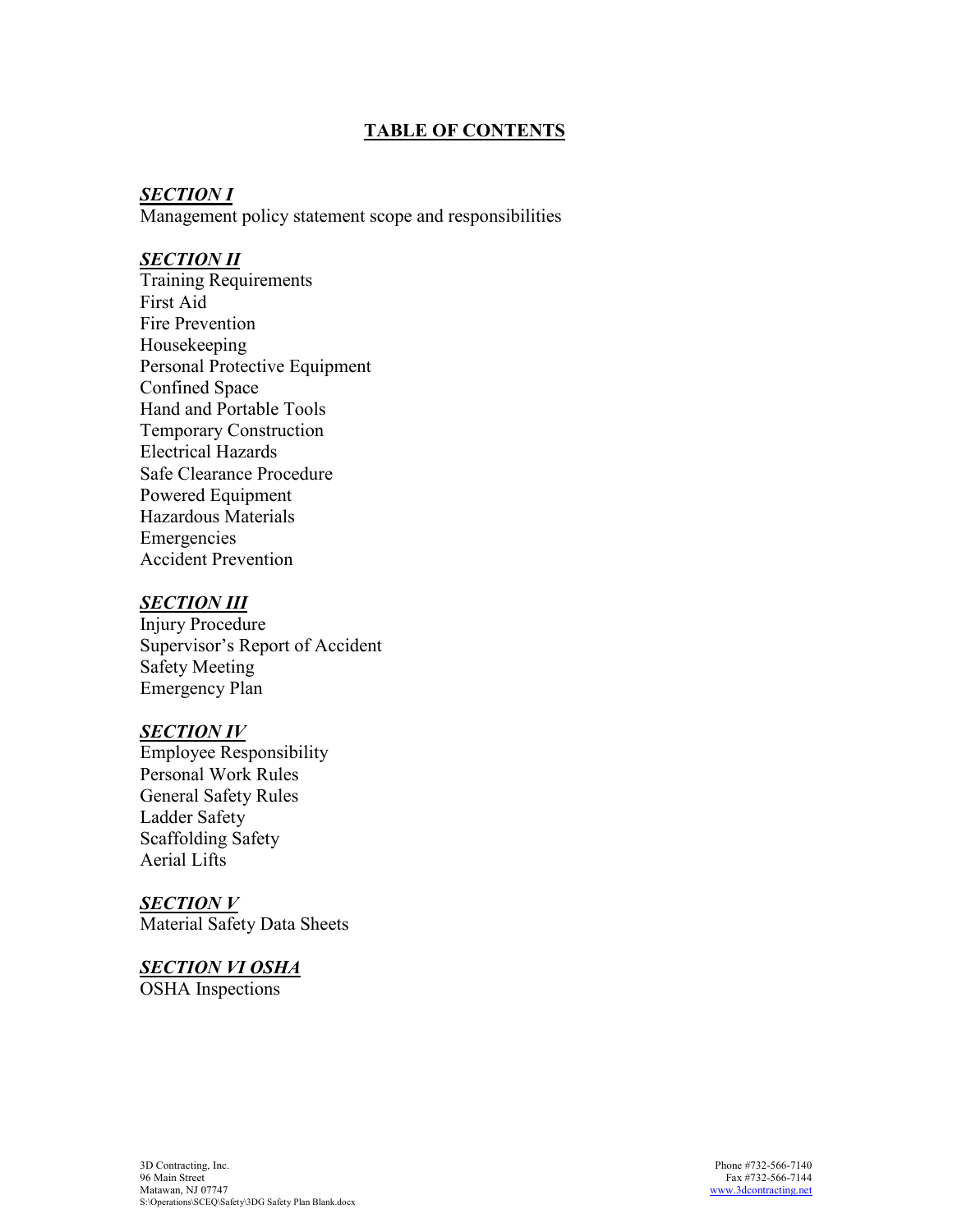## *SECTION I*

## **POLICY**

3D Contracting of Central Jersey, Inc. (3D) recognizes its responsibility to ensure the safety of employees working on the company's premises or on a job site by not exposing them unsafe work conditions. Therefore, 3D Contracting has established a Health and Safety Program for its employees.

This program shall be administered by the management of 3D Contracting and includes monitoring, enforcement and updating. The program administrator(s) will give final approval to the safety program and be the arbiter on all facets of this program, should conflict arise.

The program administrator(s) may delegate and make assignments to achieve satisfactory results, but will always retain responsibility for its success.

3D employee's working on the company's premises or on the job site have received training concerning the content of this program. The distribution and training is documented and has been made part of the employees permanent files.

This policy is approved and endorsed by the officers of 3D for the period from 1/09 to 12/09 when revisions will be made as necessary to this program.

#### **PURPOSE**

The purpose of this safety plan is to provide guidelines for 3D Contracting to eliminate all serious injuries and the consequences of all accidents to negligible levels. Injuries to the employee are of first and primary consideration. Facility and property damage is the secondary consideration.

#### **SCOPE**

This plan assigns responsibilities, outlines actions and provides safe guidelines and methods which will reduce manpower and monetary losses resulting from accidents, thus providing efficient utilization of resources and advancing the effectiveness by which 3D Contracting projects will be completed.

#### **PHILOSOPHY**

The philosophy of the 3D Contracting Health and Safety Program is that through engineering, preventative maintenance, training, adherence to all work practices and regulations, along with motivation of our employees, all accidents can and must be prevented.

#### **RESPONSIBILITIES**

1) Management - Under the Federal Occupation Safety & Health Act, Title 29 CFR, management is responsible for planning deliberate accident prevention measures, providing safe equipment and working conditions, training a competent and safety minded force, and maintaining the records prescribed for accidents, illness and injuries.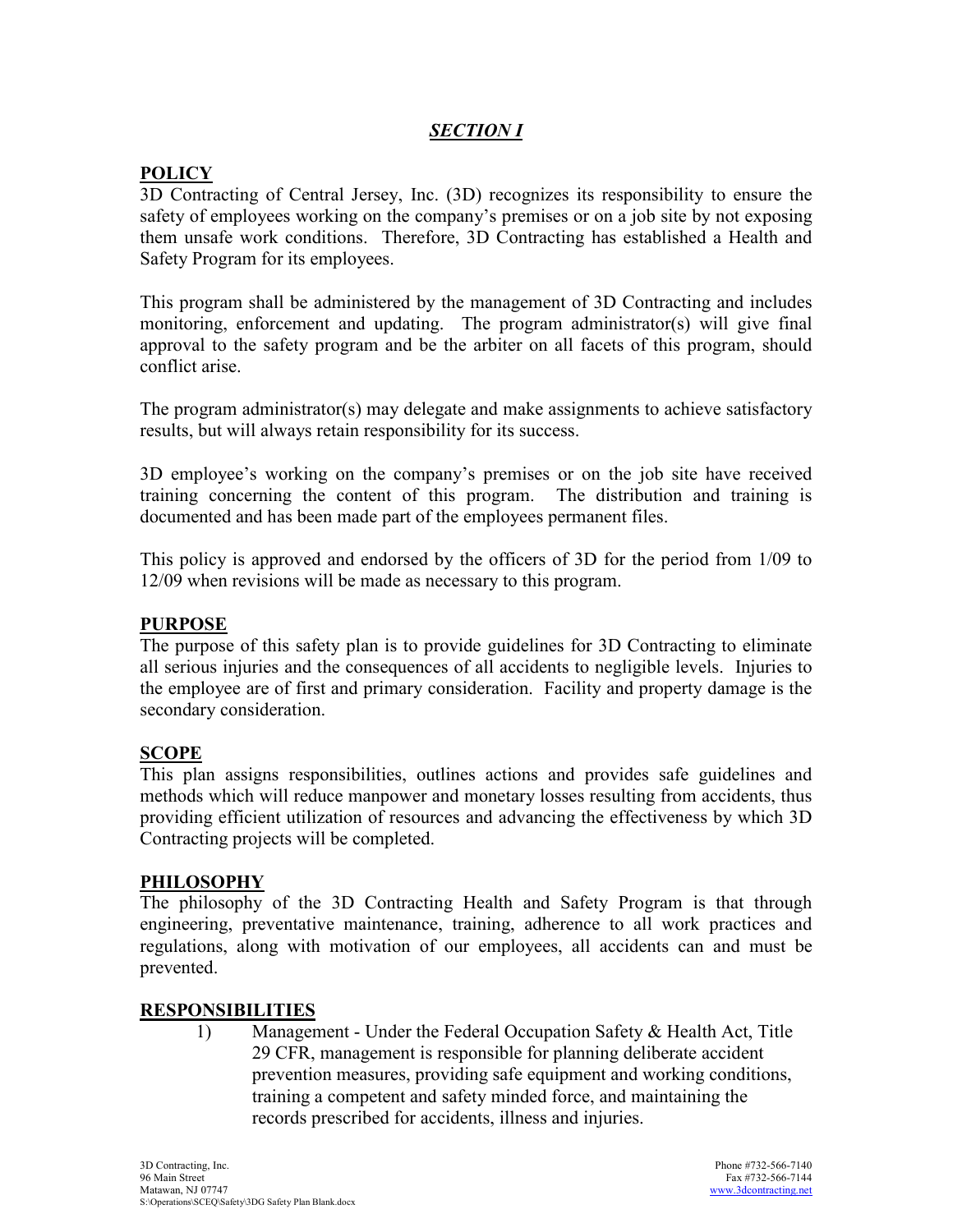- 2) Supervisors Are responsible for observing and evaluating training, correcting deficiencies, unsafe conditions or defective equipment when detected or reported by employees, government officials, or insurance representative.
- 3) Employees Are responsible for following the company's safety program and for reporting unsafe conditions to their supervisor.

# *SECTION II*

## **TRAINING**

- 1) Each employee of 3D Contracting will be instructed in the company safety policy.
- 2) Each employee will be trained in correct methods of lifting and obtaining assistance for heavy or awkward loads to prevent back injuries.
- 3) Each employee will be given special instructions on methods to prevent falls.
- 4) Unskilled workers assigned to assist skilled mechanics will be given specific instructions concerning of the work they are called upon to do, and will be informed of any hazards associated with the work.
- 5) Specific instructions will be given in making calls for emergency help to various agencies.
- 6) Notice of telephone numbers of emergency agencies will be posted clearly at the workplace.

## **FIRST AID**

- 1) A First Aid Kit will be available for use by employees requiring minor first aid from the site supervisor.
- 2) All injuries will be reported.
- 3) Any injury, other than minor, will be treated by qualified emergency personnel only.
- 4) Any person taking medication, i.e., antihistamines, analgesics, must notify the site supervisor. The site supervisor will assign work accordingly.

## **FIRE PREVENTION**

- 1) Approved types of fire extinguishers will be furnished on the project when working with open flames.
- 2) Gasoline, solvents and kerosene will be handled using approved safety cans or the originally supplied container.
- 3) Engines will be shut off while fueling.
- 4) Oily rags and waste will be collected daily.
- 5) A fire watch will be kept for one hour after cutting or welding.
- 6) Combustible material will be removed from front areas where falling sparks from cutting or welding may fall.
- 7) Portable heaters when in use will be monitored regularly.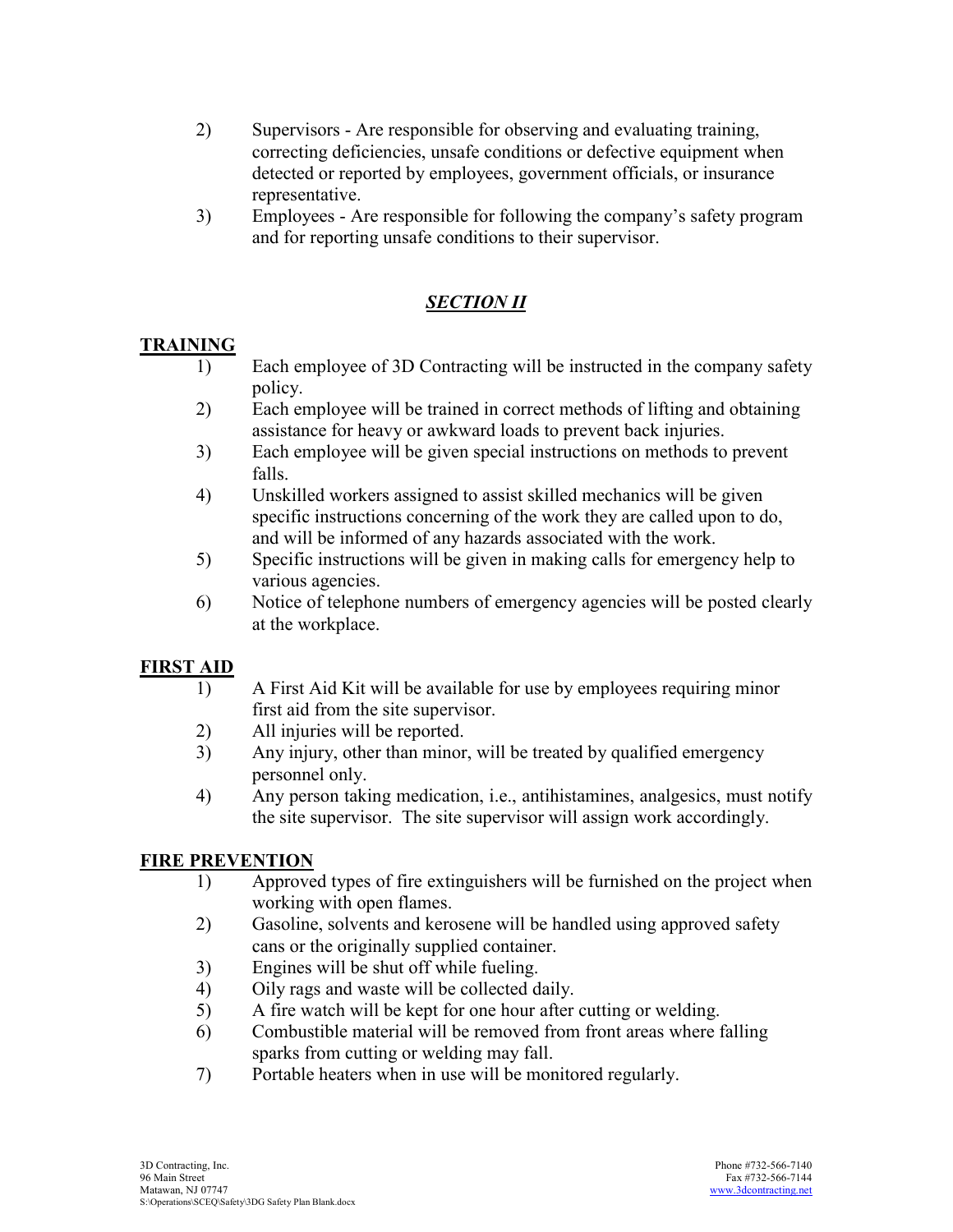## **HOUSEKEEPING**

- 1) Tripping hazards will be eliminated by removal of hose, cables and ropes from walkways, proper storage of materials and proper disposal of waste materials.
- 2) All waste debris shall be collected daily.
- 3) Nails shall be removed from lumber of flattened immediately.
- 4) Spills of materials will be cleaned up immediately.

## **INDIVIDUALS PROTECTIVE EQUIPMENT**

- 1) Worker will be thoroughly indoctrinated in the use of required protective equipment.
- 2) All personnel will wear hard hats in areas where there is a possible danger of head injuries from impact from flying or falling objects.
- 3) Goggles or safety glasses will be worn for all chipping, grinding and drilling.
- 4) Goggles or safety glasses will be worn when using pneumatic or impacted tools.
- 5) Proper respiratory protection will be used by all employees exposed to dust or airborne particles.
- 6) Respiratory protection needs will be evaluated regularly and appropriate training will be completed.
- 7) Sturdy work boots or shoes are to be worn at the job site. (No sneakers or open shoes permitted).

## **CONFINED SPACE**

- 1) No employee will enter a manhole, tank or confined space without approval from the main office.
- 2) All projects will be evaluated for the presence of confined space hazards.

## **HAND AND PORTABLE TOOLS**

- 1) All tools shall be in good condition without mushroomed heads and split handles.
- 2) Damaged tools shall be repaired promptly or removed from unsafe.
- 3) Tools shall not be left overhead to fall.
- 4) Throwing of tools is prohibited.
- 5) Blocking or cribbing shall follow closely all lifts with jacks.
- 6) Guards will not be removed or altered from cutting, rotating or moving machine parts.
- 7) Handles or wrenches or comealongs will not be extended with lengths of pipe.
- 8) Hose and cables for portable power tools will be secured to structures to prevent their falling.
- 9) All charges and studs will be stored in a secure location.
- 10) Use of power activated tools shall be limited to operators possessing proper training and certification.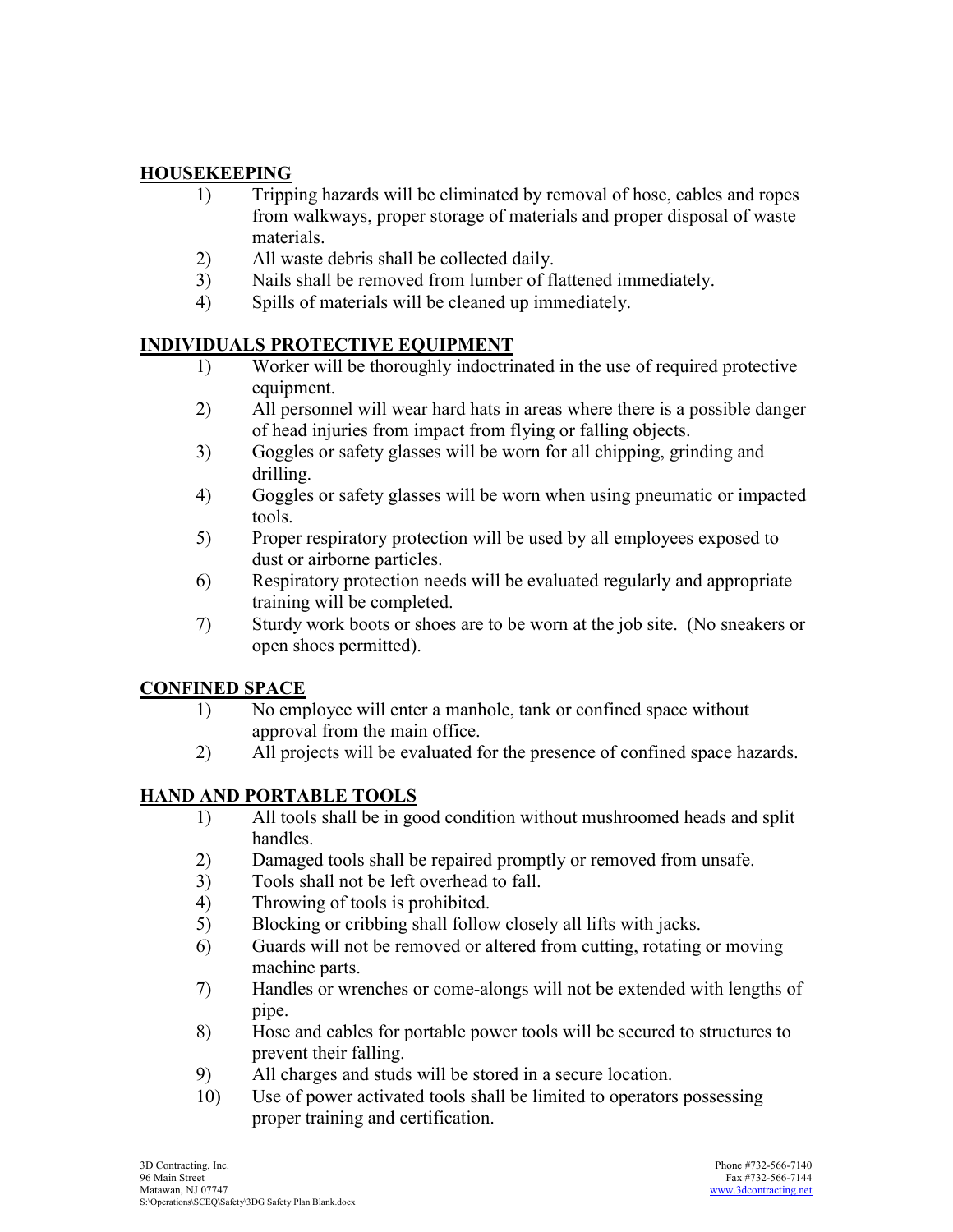# **TEMPORARY CONSTRUCTION**

- 1) Ladders shall be long enough to project three feet above the top of the landing or properly tied off.
- 2) No single plank shall be used for staging, walkways, or to support ladder rungs.
- 3) Planks are to be secured in place, tested, marked and stored separately from other lumber.
- 4) Scaffolding shall be erected of sound materials, securely braced and provided with guard rails and toe boards to prevent falling or dislodging tools.
- 5) Posts of staging will on stand mud spills or leveling jacks.
- 6) Every opening in deck floor will be closed with a solid cover or surrounded with a rigid barricade.
- 7) Underground utilities are to be located by hand digging before excavation.
- 8) Rolling staging will be used with brakes on.

# **ELECTRICAL HAZARDS**

- 1) All installations, temporary as well as permanent work, shall comply with National Electrical Code and shall be installed by licensed electricians.
- 2) Portable generators shall be properly grounded to ground rods or water lines.
- 3) Electric welders will be grounded and bonded to engine.
- 4) All 15 amp and 20 amp receptacles or outlets used for single phase circuits throughout the project will be installed with approved Ground Fault Circuit Interrupters (GFI) operating on ground fault current of not more than five milliamperes or the tools must have GFI protection on the extension cord used.
- 5) Portable electric tools will be grounded with three wire cords and receptacles or by bonding wires to low resistance ground leads unless of Underwriters Laboratories approved double electric extension cords are prohibited.
- 6) Lamp bulbs will be guarded.
- 7) Bypassing of protective devices will not be tolerated and switches and boxes will be closed.
- 8) No work will be performed on "HOT" lines of any voltage.
- 9) Every portable extension cord on the project will be inspected prior to use for defects. Any defective cords will be removed from service.
- 10) Connection to building electrical system or interruption of power will be coordinated through the owner's representative.

## **SAFE CLEARANCE PROCEDURE**

 1) Before repairing, connecting or adjusting mechanical, electrical, pressure, or hydraulic system, inadvertent operation will be prevented by locking of switches, controls, or valves, or choking moving parts.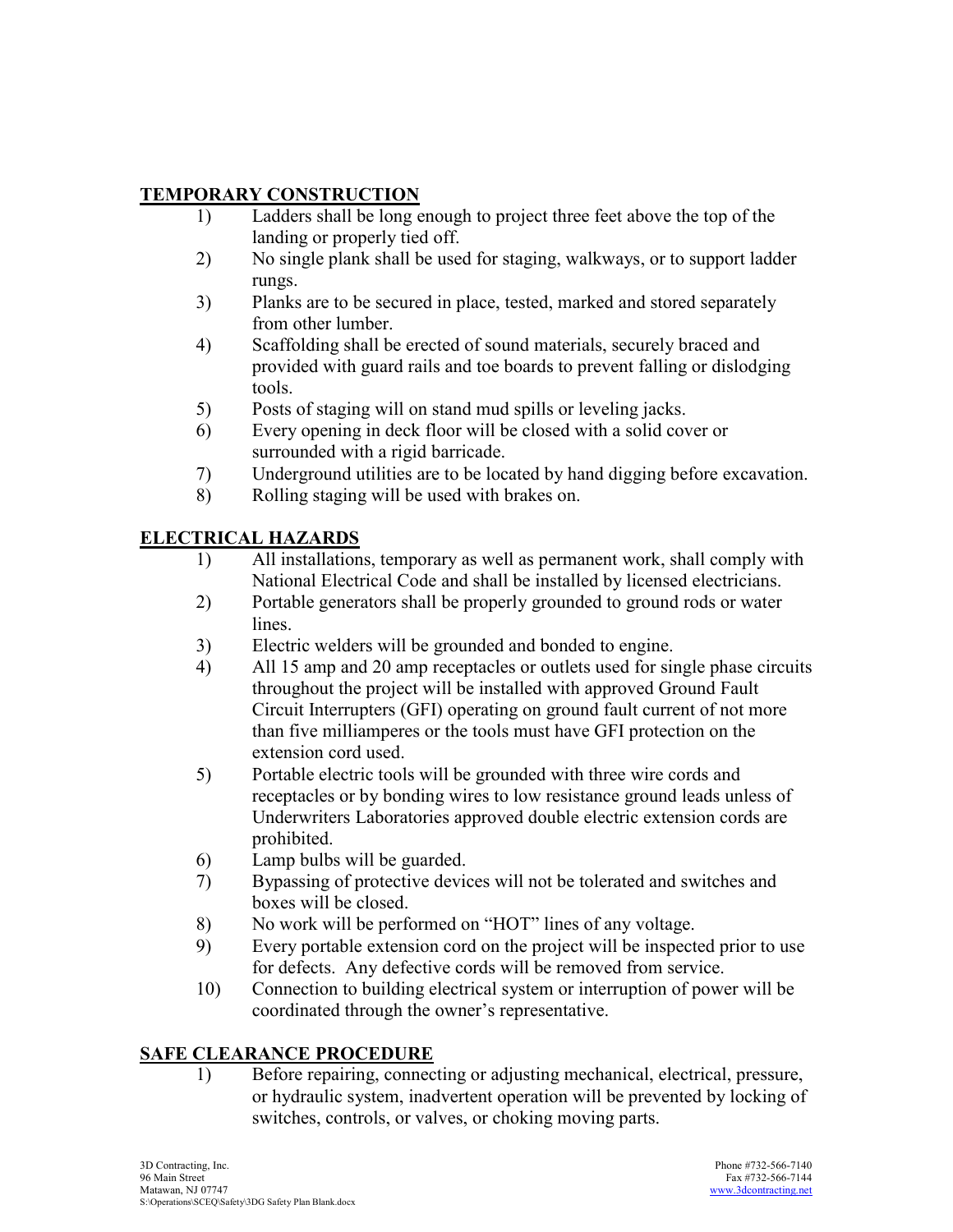## **POWERED EQUIPMENT**

- 1) Every machine will be inspected prior to work on the project by the operator or mechanic with the site Supervisor and safe operating conditions documented.
- 2) All machines will be examined daily for safety appliances and conditions, and all defects repaired promptly.
- 3) Periodic maintenance schedules will be followed as recommended by the manufacturer.
- 4) No cranes and hoists will be operated without approval from the main office.
- 5) The block and tackle used for hoisting buckets will be inspected prior to use.

## **HAZARDOUS MATERIAL**

- 1) All employees will receive hazard communication training. Material Safety Data Sheets (MSDS) for each substance used will be maintained at the site for use by the employees.
- 2) Waste materials, containers and liners are to be identified, inventoried, packaged, stored and transported for disposal in accordance with regulations.
- 3) Discarded materials, containers and demolition from the building will be separated.
- 4) Materials permitted by local landfills may be disposed of directly.

## **EMERGENCIES**

- 1) In the event of a warning of a severe storm, personnel will be evacuated and the equipment secured to prevent loss or damage.
- 2) At the prospect of a thunderstorm, all work will be suspended.
- 3) All personnel of 3D Contracting, Inc. will be instructed in prevention and recognition of heat exhaustion and wind chill.

## **ACCIDENT REPORTING, ANALYSIS AND PREVENTION**

- 1) Supervisors will analyze unsafe conditions, defective equipment, failure of maintenance or improper acts, then initiate corrective actions to prevent reoccurrence. Supervisors at all levels will follow-up by training and observation directed to prevention of repetition.
- 2) Safety meetings will review accidents and discuss remedial action.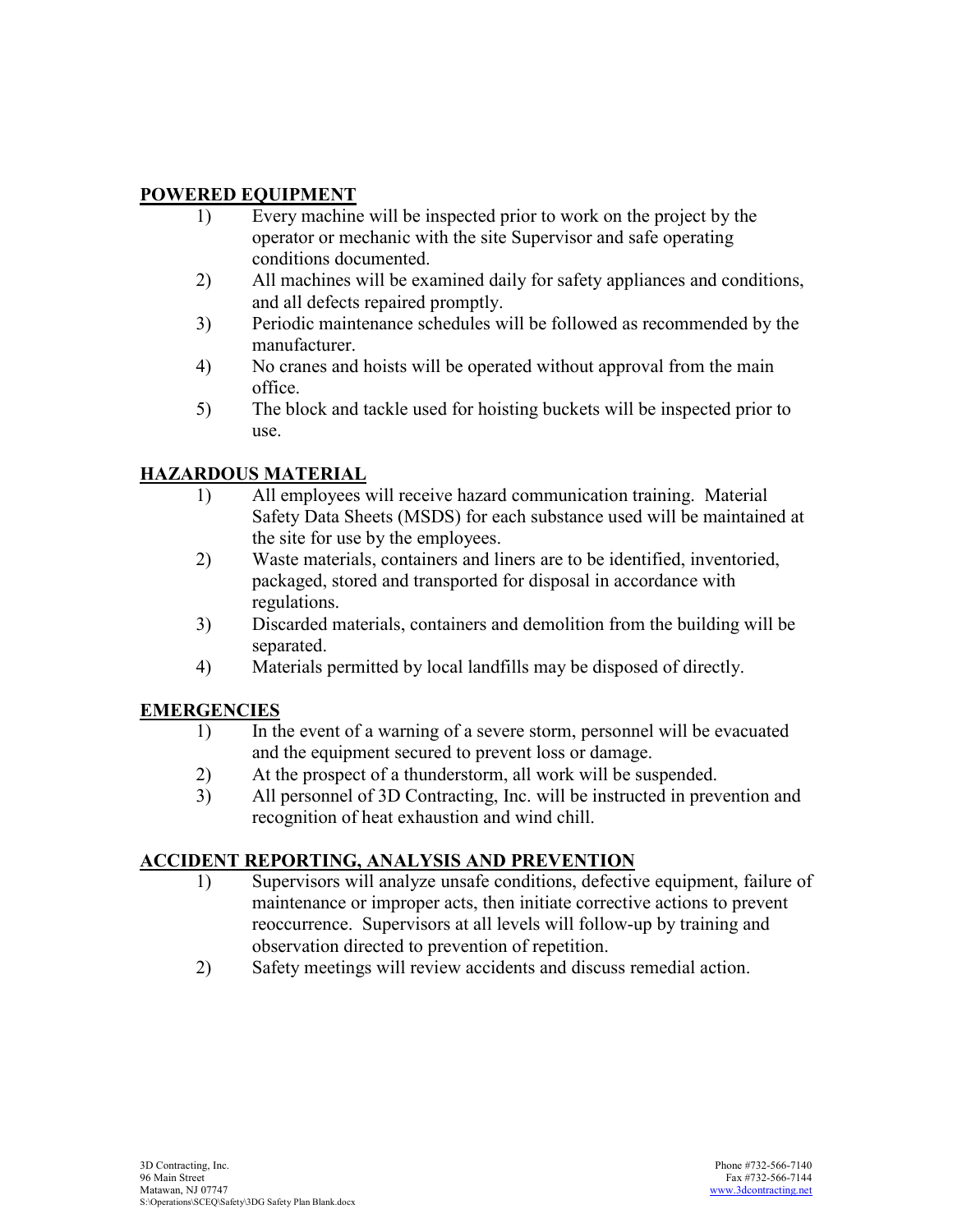# *SECTION II*

## *Injury Procedure*

#### **SITE SUPERVISOR WILL IMMEDIATELY TAKE CHARGE**

- 1) Supervisor will evaluate seriousness of injury.
- 2) Notify main office to discuss actions.
- 3) Arrange for transportation (ambulance, company vehicle, etc.), depending on seriousness.
- 4) Do not move anything unless necessary, pending investigation of accident.
- 5) Accompany or take injured to medical facility (depending on extent of injury).
- 6) Remain with injured until relieved.
- 7) Notification to appropriate family or others will be made by main office.

## **DOCUMENTATION**

- 1) Injuries requiring doctor/out patient care. After the emergency actions following an accident, an investigation of the accident will be conducted by the site supervisor and any witness to determine the causes. The findings shall be documented on our accident form.
- 2) Major injuries (fatality or multiple hospitalizations). Top management must see that the Department of Labor and Industries is notified as soon as possible (at least within 24 hours). They will then assist the Dept. in the ensuring investigation.
- 3) Minor injuries (cuts, scrapes, trips and bumps, etc.) shall be reported to the site supervisor and main office.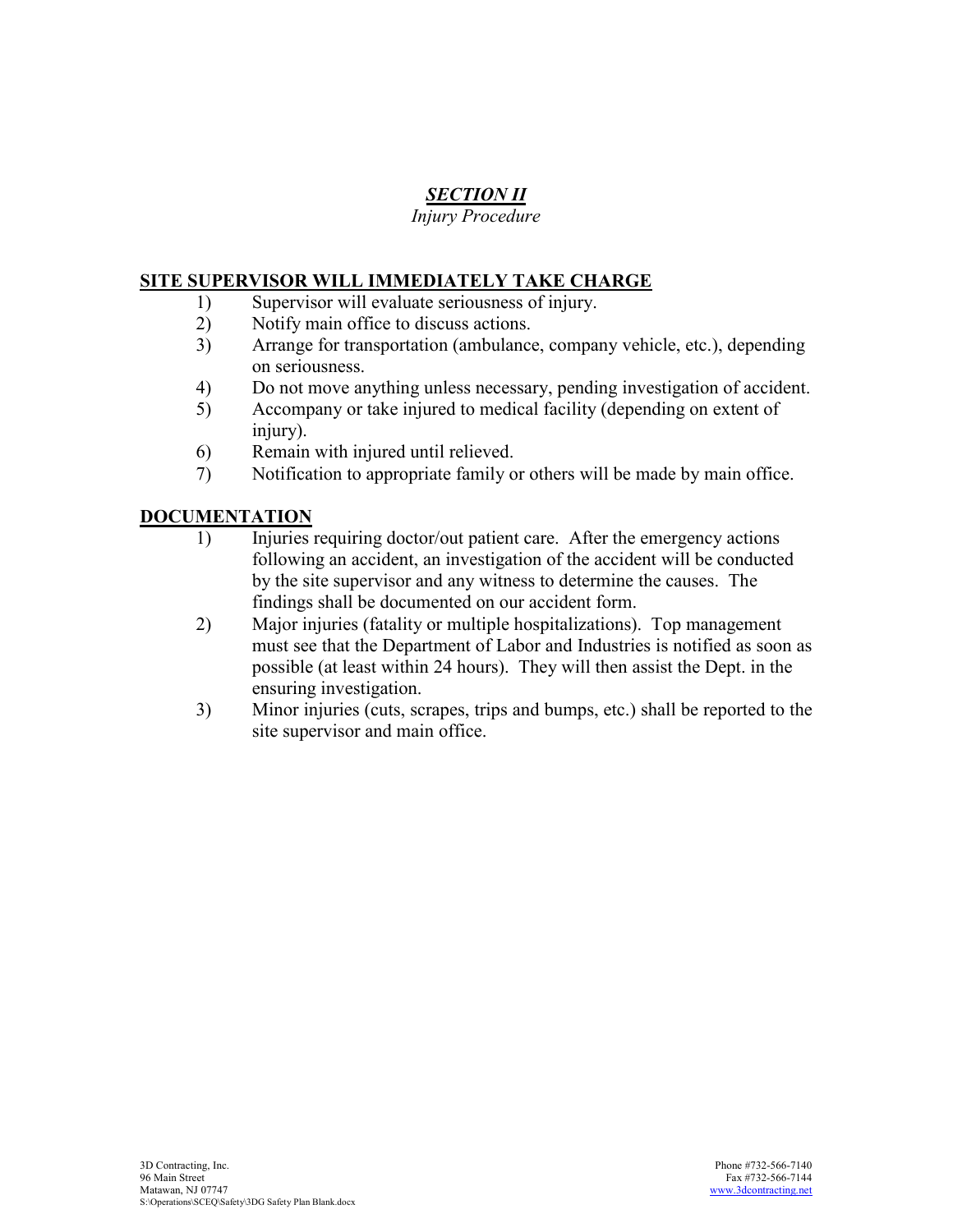

## **SUPERVISOR'S REPORT OF AN ACCIDENT**

| Date:                                                                                                     | Exact time reported to you:                              |  |  |  |
|-----------------------------------------------------------------------------------------------------------|----------------------------------------------------------|--|--|--|
|                                                                                                           |                                                          |  |  |  |
| Who reported it?                                                                                          |                                                          |  |  |  |
|                                                                                                           |                                                          |  |  |  |
| Described the accident:                                                                                   |                                                          |  |  |  |
| Did the accident require a doctor's treatment? __________________________________                         |                                                          |  |  |  |
| Name of Doctor seen:<br>Date and time of next doctor appointment:<br>                                     |                                                          |  |  |  |
|                                                                                                           |                                                          |  |  |  |
| Was this Employee competent and skillful in his/her job?________________________<br>What were the causes? |                                                          |  |  |  |
| Will this be a lost time case?<br>Has this employee had other industrial injuries?                        |                                                          |  |  |  |
|                                                                                                           |                                                          |  |  |  |
|                                                                                                           |                                                          |  |  |  |
| Employee Address:                                                                                         |                                                          |  |  |  |
| Phone: $\qquad \qquad$                                                                                    | Employment Date:                                         |  |  |  |
|                                                                                                           | D.O.B.:                                                  |  |  |  |
|                                                                                                           | Name: $\frac{1}{\sqrt{1-\frac{1}{2}} \cdot \frac{1}{2}}$ |  |  |  |
| Reported to Insurance Co./Date:                                                                           |                                                          |  |  |  |
|                                                                                                           |                                                          |  |  |  |
|                                                                                                           |                                                          |  |  |  |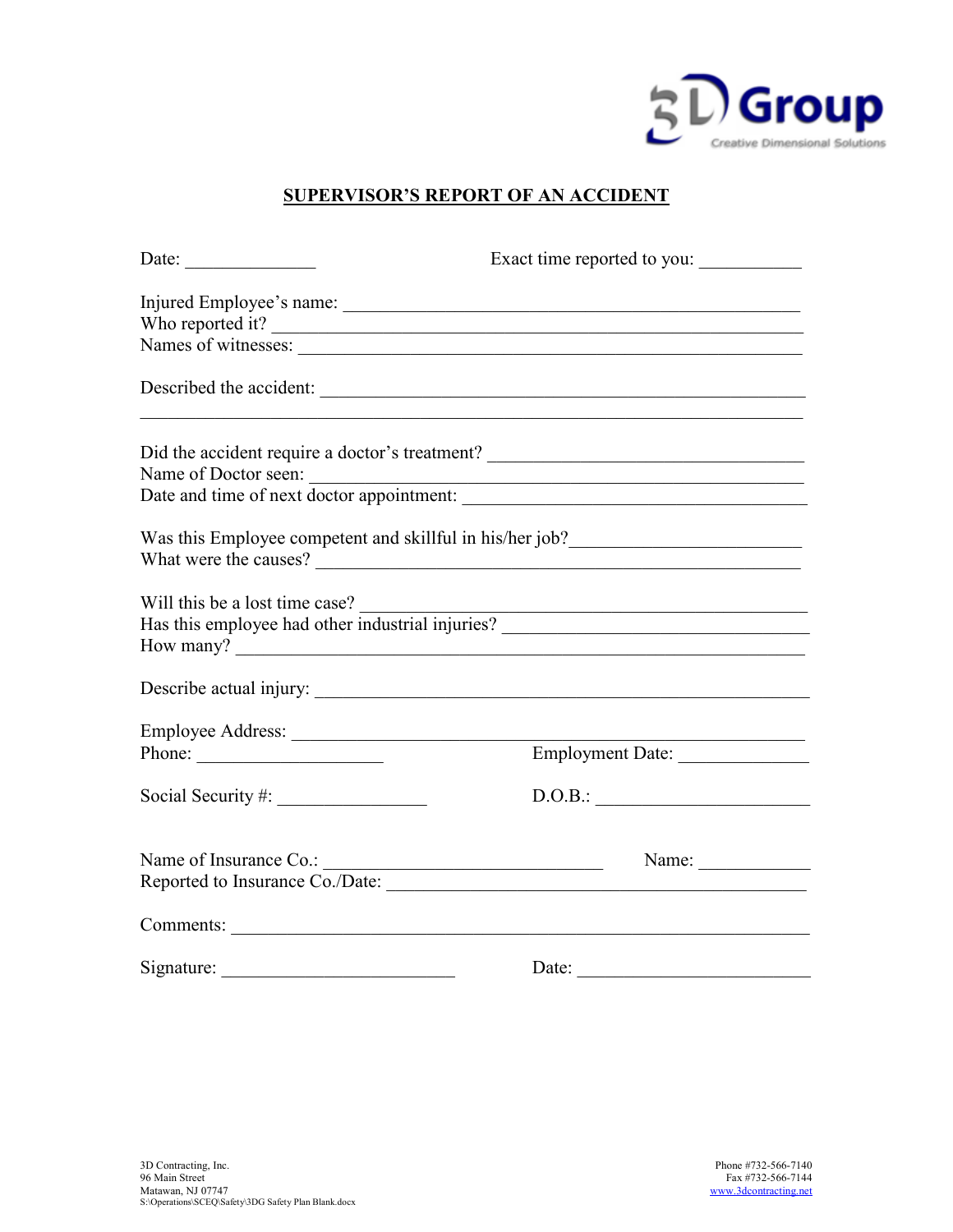## **SITE SUPERVISOR MEETINGS**

We believe that there is no magic formula for the prevention of accidents. Hard work and perseverance are required, with the crew leader being the key to a successful result.

## **A) PURPOSE**

 To assist in the detection and elimination of unsafe condition and work procedures.

#### **B) PROCEDURES**

The following guidelines will be followed:

- *1. Daily* 
	- Safety meetings will be held each morning before the sift begins. These will outline any special hazards to be encountered that day or any special equipment to be used.
- 2. *Bi-monthly* 
	- Safety meetings shall be held at least every other month.
	- The attendance and subjects discussed shall be documented and maintained on file for one year.

## **C) SCOPE OF ACTIVITIES**

- Discuss safety inspections with supervisor concerned.
- Accident investigation to uncover trends.
- Review accident reports to determine means or elimination.
- Accept and evaluate employee suggestions.
- Review job procedures and recommend improvements.
- Monitor the safety program effectiveness.
- Promote and publicize safety.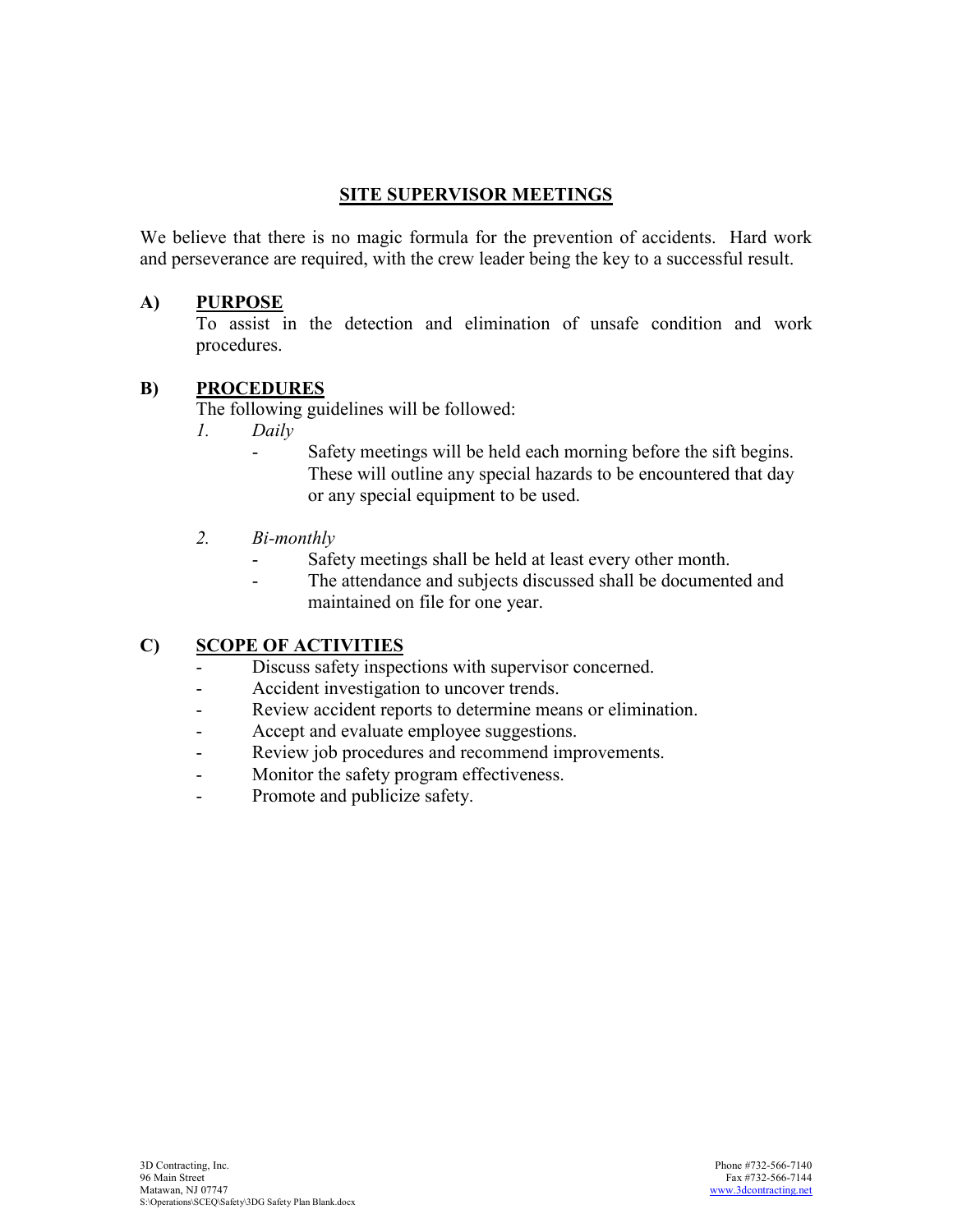| Project Name: |           |  |
|---------------|-----------|--|
| Project No:   |           |  |
| Date:         | 1/17/2013 |  |



# SITE SAFETY MEETING

Attended By:

| Name | Company | Signature |
|------|---------|-----------|
|      |         |           |
|      |         |           |
|      |         |           |
|      |         |           |
|      |         |           |
|      |         |           |
|      |         |           |
|      |         |           |
|      |         |           |
|      |         |           |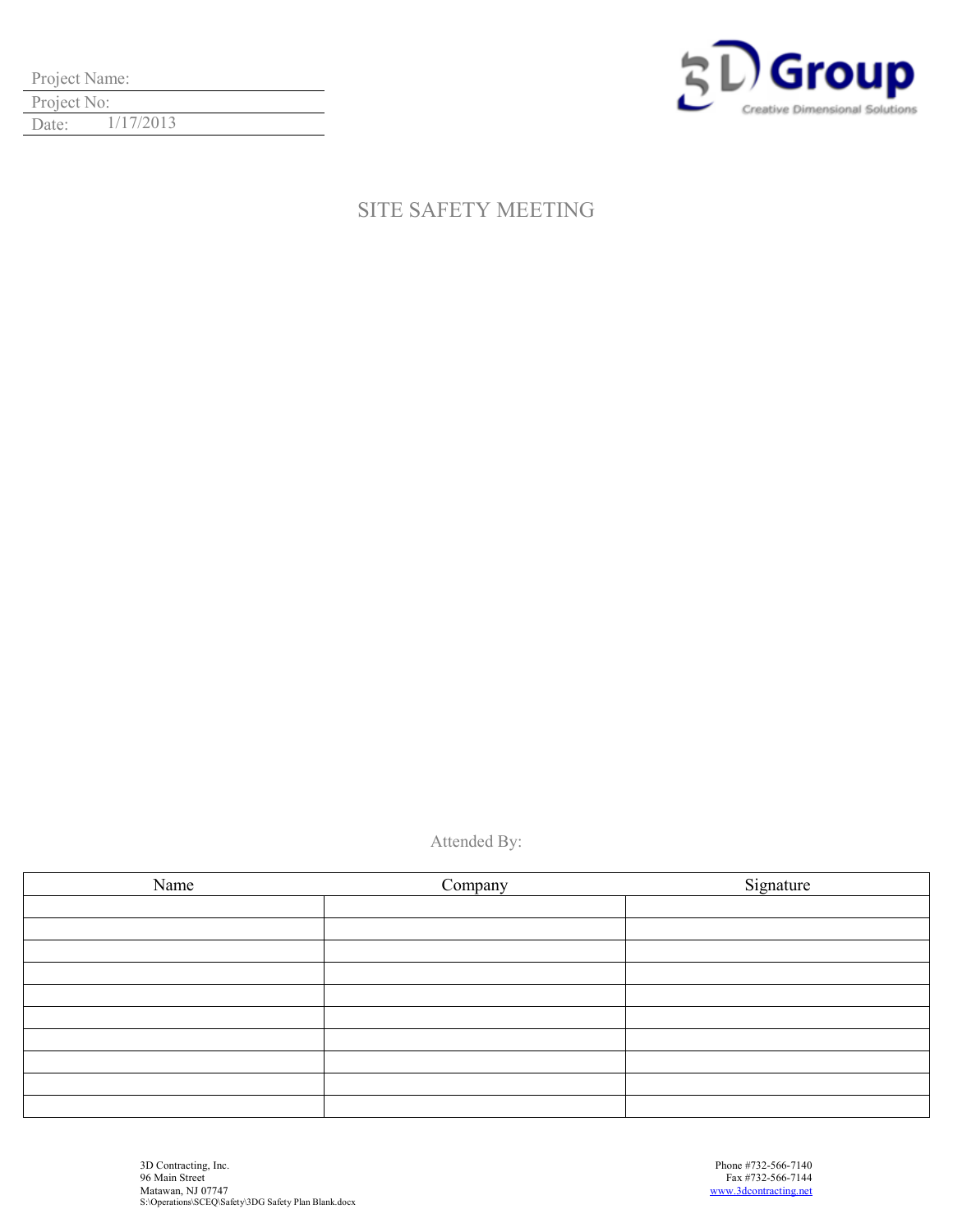## **EMERGENCY PLAN**

3D Contracting will provide employees with a list of emergency numbers pursuant to each job location.

- The listing will contain: 1. Name of town job site is located in
	- 2. Police phone number
	- 3. Fire phone number
	- 4. Rescue phone number
	- 5. Name, address, phone number of local hospital
		- a) Directions to the hospital from the job site
	- 6. Name and location (street address) of job site
	- 7. Any other numbers necessary for emergency notification

Refer to **Section II** Emergencies and First Aid for specific procedures to follow in an emergency.

#### *JACKSON CROSSING EMERGENCY NUMBERS*

 **POLICE** 911 **FIRE** 911 **RESCUE** 911

#### **POLICE NON-EMERGENCY #732-928-1111**

*JOB LOCATION:* .

*HOSPITAL:*

*WALKIN:*

## *DIRECTIONS*

*To Hospital:*

*To Walk-In:* 

*Police Station:*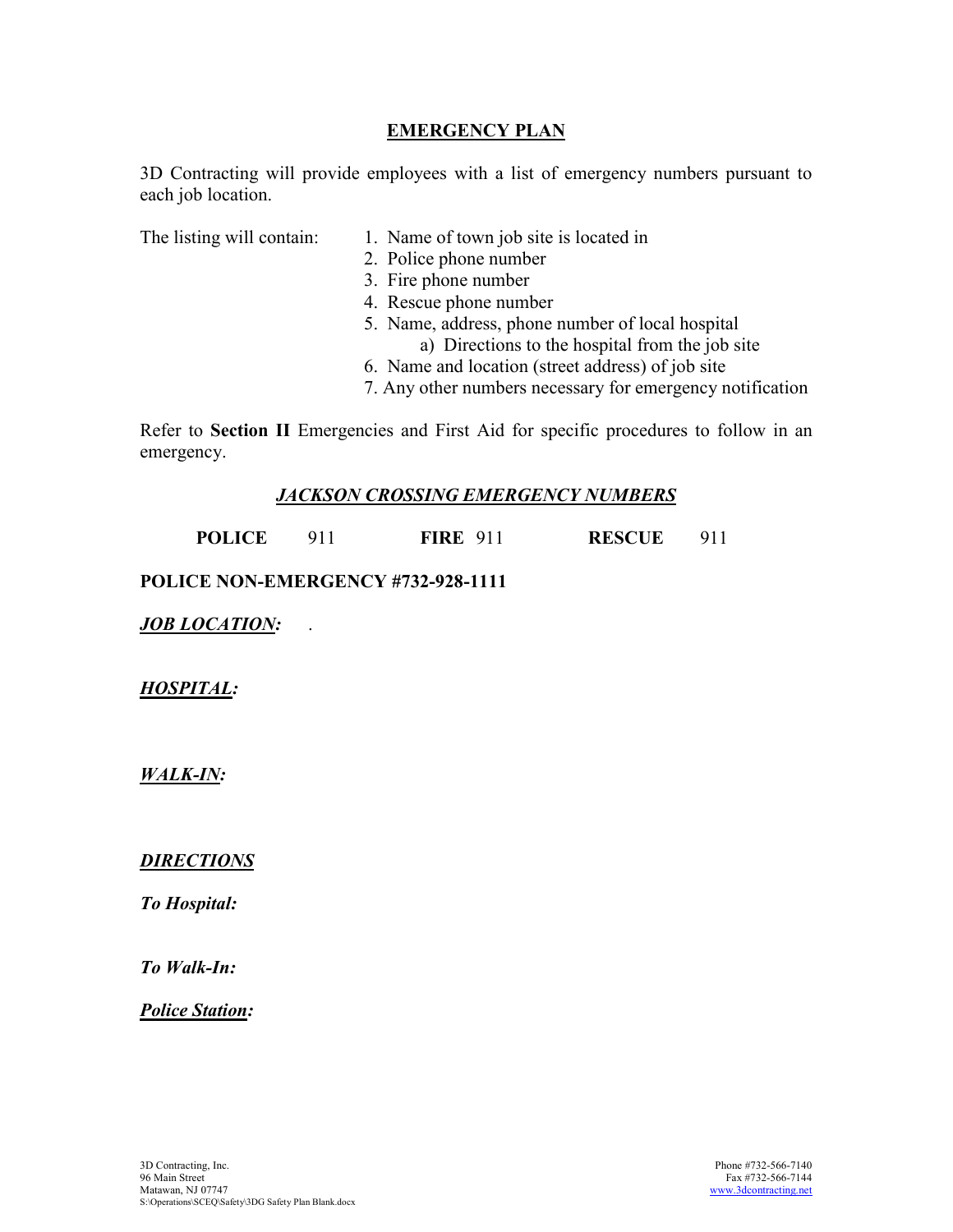## *SECTION IV*

## **EMPLOYEE RESPONSIBILITY**

- 1) Report all on the job injuries promptly.
- 2) Report all equipment damage to you supervisor immediately.
- 3) Do not take chances; use your safety equipment as directed.
- 4) Follow instructions ask you supervisor when in doubt about any phase of you operation.
- 5) Observe and comply with all safety signs and regulations.
- 6) Report all unsafe conditions or situations that are potentially hazardous.
- 7) Operate only equipment you are qualified to operate. When in doubt, ask directions.
- 8) Talk to management at any reasonable time about concerns that affect your safety or work conditions.

## **PERSONAL WORK RULES**

- 1) Report every injury, no matter how slight to your supervisor immediately.
- 2) Horseplay, fighting, gambling, possession firearms, and possession or use of alcoholic beverages or drugs, except as prescribed by a qualified physician, are strictly prohibited.
- 3) Report all prescribed medication to the site supervisor.
- 4) Running on any construction site is strictly prohibited except in extreme emergencies.
- 5) Wear clothing suitable for the weather and the job.
- 6) Jewelry should not be worn.
- 7) Hard hats must be worn in all required areas where indicated.
- 8) Proper eye protection must be worn where you are exposed to flying objects, dust, harmful rays, chemicals, flying particles, etc.
- 9) Proper footwear must be worn by all workers on construction sites: safety boots are highly recommended. The wearing of sport shoes, sandals, dress shoes and similar footwear is strictly prohibited. Always use gloves, aprons, or other protective clothing when handling rough materials, chemicals or hot or cold objects.

## **GENERAL SAFETY RULES**

- 1) Always store materials in a safe manner. Tie down or support piles if necessary to prevent falling, rolling or shifting.
- 2) Shavings, dust, scraps, oil or grease should not be allowed to accumulate. Good housekeeping is a part of the job.
- 3) Refuse piles must be removed as soon as possible.
- 4) Remove or clinch nails in lumber which has been used or removed from a structure.
- 5) Immediately remove all loose materials from stairs, walkways, ramps, platforms, etc.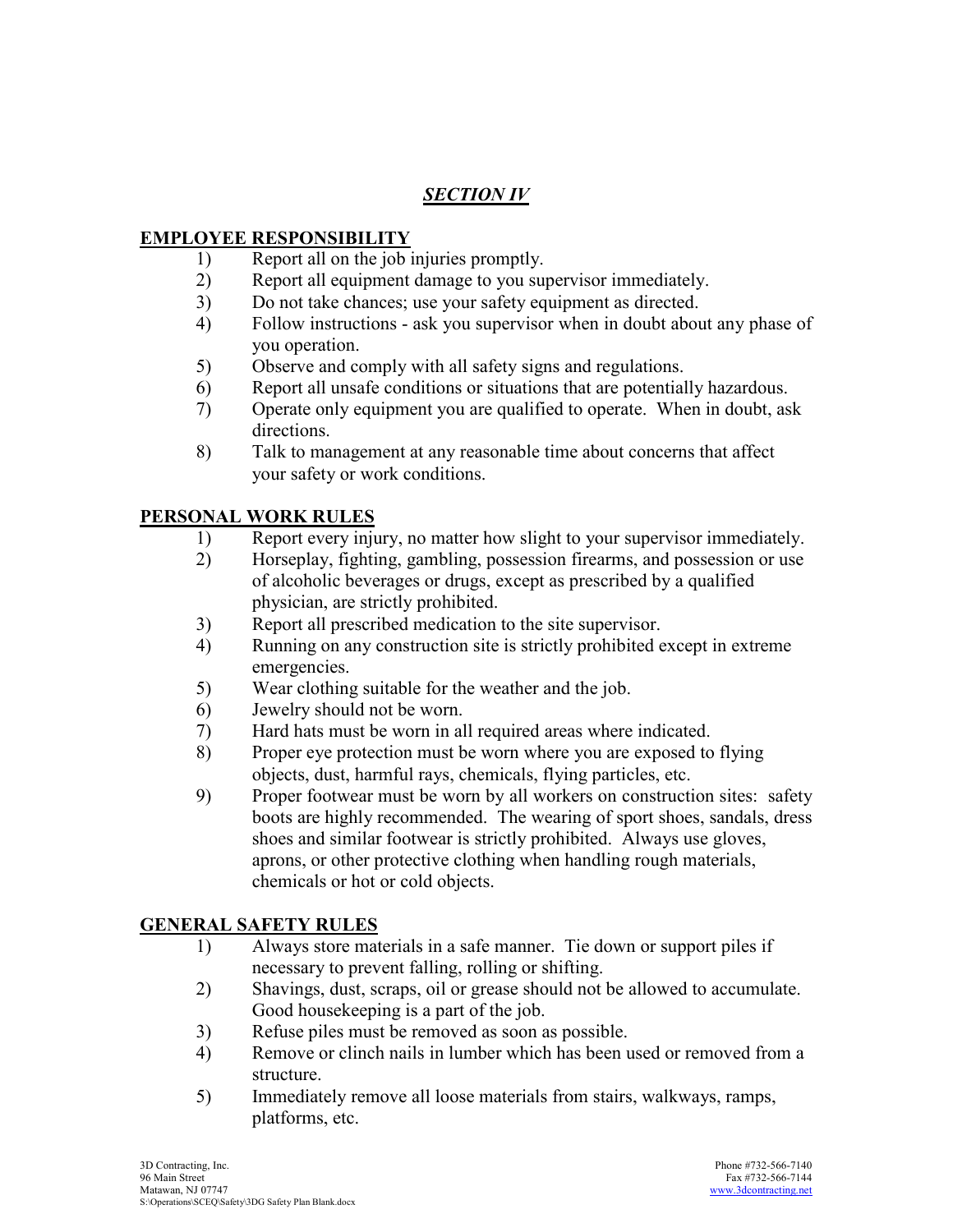- 6) Do not block aisles, traffic lanes, fire exits, gangways, or stairs without approval be main office.
- 7) Avoid shortcuts use ramps, stairs, walkways, ladders, etc.
- 8) Standard guardrails must be erected around all floor openings and excavations must be barricaded. Contact your supervisor for the correct procedures.
- 9) Get help with heavy or bulky materials to avoid injury to yourself or damage to the material.
- 10) Keep all tools and materials away from the edges of scaffolding, platforms, shaft openings, etc.
- 11) Do not use tools with split, broken, or loose handles, burred or mushroomed heads. Keep cutting tools sharp and carry all tools in a container or pouch.
- 12) Use hand and power tools for the intended application.

# **LADDER SAFETY**

- 1) Inspect before use for physical defects.
- 2) Ladders are not to be painted except for numbering purposes.
- 3) Do not use ladders for skids, braces, workbenches, or any purpose other than climbing.
- 4) When you are ascending or descending a ladder, do not carry objects that will prevent you from grasping the ladder with both hands.
- 5) Always face the ladder when ascending or descending.
- 6) If you must place a ladder over a doorway, barricade the door to prevent its use and post a warning sign.
- 7) Only one person is permitted on a ladder at one time.
- 8) Always keep both feet on the ladder rungs while working.
- 9) Do not over extend when reaching.
- 10) Do not jump from a ladder when descending.
- 11) All joints between steps, rungs and sides, shall be tight.
- 12) Safety feet shall be in good working order and in place at all times.
- 13) Rungs shall be free of grease and oil.

## **EXTENSION LADDERS**

- 1) All straight or extension ladders must be at lease three feet beyond the supporting object or properly tied off when used as an access to an elevated work area.
- 2) After raising the extension portion of ladder to the desired height, check to insure that the safety latches are engaged.
- 3) Portable ladders must be used at such a pitch that the horizontal distance from the top support to the foot of the ladder is about one quarter of the working length of the ladder.

## **STEP LADDERS**

- 1) Do not place tools or materials on the steps or platform of a stepladder unless the stepladders are equipped with a tool holder.
- 2) Do not use the top two steps or ladder cap of a stepladder as step or stand.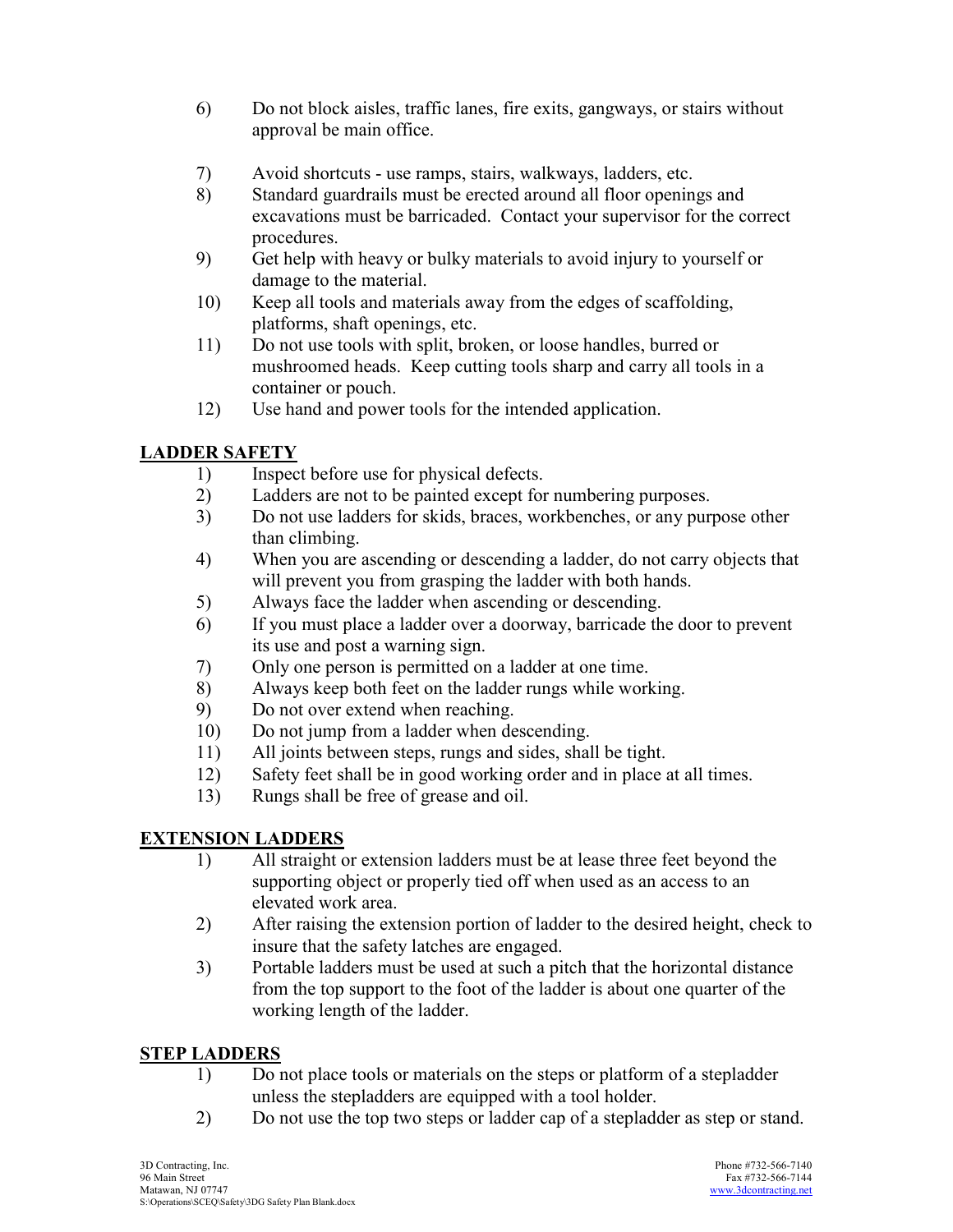- 3) Always level all four feet and lock spreaders in place.
- 4) Do not use a stepladder as a straight ladder.

## **SCAFFOLDING SAFETY**

- 1) Inspect scaffolding completely before starting work for the following
	- a) Guardrails, toe boards and planking secure
	- b) Locking pins at each joint in place
	- c) All wheels on moveable scaffolds locked
- 2) Always use a ladder to ascend or descend from scaffolding.
- 3) Scaffolds and their components shall be capable of supporting four times their maximum intended load.
- 4) Any scaffold including accessories such as planks, braces, brackets, trusses, screw legs, ladders, etc., damaged or weakened in anyway, shall be immediately removed from service.
- 5) Scaffold planks shall extend over their end supports not less than six inches or more than twelve inches, unless otherwise specifically required.
- 6) Scaffold platforms shall not be less than eighteen inches wide unless other wise specifically required.
- 7) Where person are required to work or pass under the scaffold, scaffolds shall be provided with toe boards.
- 8) All scaffolds must be erected level and plum, and on a solid footing.
- 9) Do not allow workmen to ride on al rolling scaffold when it is being moved. Remove or secure all materials and tools on deck before moving.

# **TRENCHING AND EXCAVATING SAFETY**

 1) No one is authorized to enter any trench or excavation greater than 3 feet deep without prior approval from the main office.

# **AERIAL LIFTS**

- 1) Inspect all lifts completely before starting work.
- 2) Check hydraulic fluid.
- 3) Inspect all safety equipment prior to use (i.e., harness, lanyard deceleration device).
- 4) Harness, lanyard with deceleration devise is required to be worn on all articulated or telescoping boom lifts.

# *"FAILURE TO DO SO WILL RESULT IN TERMINATION"*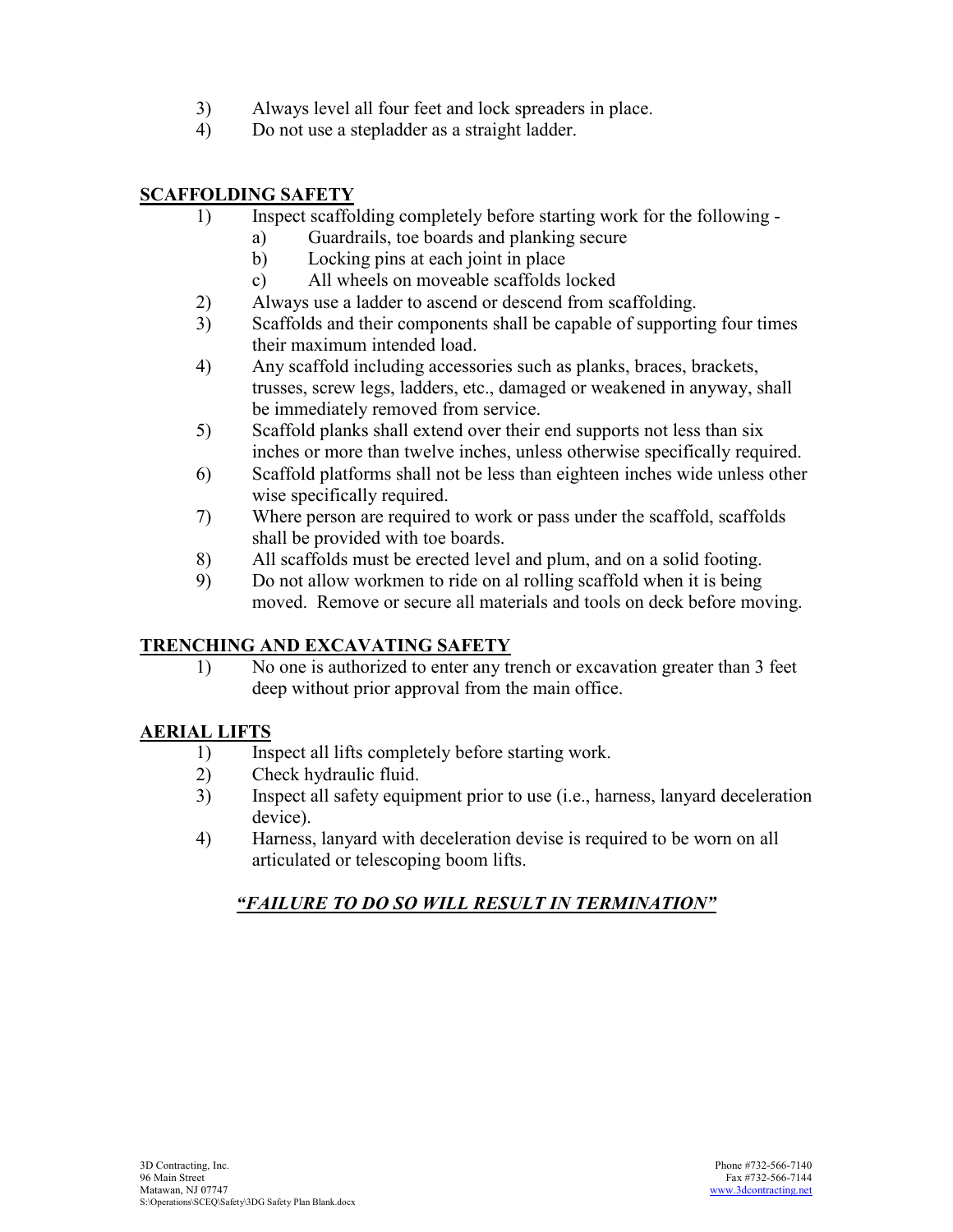## *SECTION V*

- 1) Acoustical Ceiling Vinyl
- 2) Acoustical Ceiling #345
- 3) CCA Type C Pressure Treated Wood
- 4) CDX Softwood Plywood
- 5) Chalk Blue
- 6) Chalk Red
- 7) Concrete, Mason, Asphalt Sand
- 8) Dens Glass Gold
- 9) Diesel Fuel
- 10) Dura Clad Silicone Alkyd Enamel Gloss
- 11) Durock
- 12) Fiberglass Insulation
- 13) Gypsum Type X
- 14) Heating Oil
- 15) Hydraulic Oil AW 32
- 16) Interior Latex Flat Paint
- 17)Joint Treatment Ready Mixed
- 18) Kerosene
- 19) Low Density Fiberglass Insulation
- 20) Mason's Lime
- 21) MD-200 Panel & Foam Adhesive
- 22) MD-400 Construction Adhesive
- 23) Motor Oil 30 weight
- 24) Mortar Mix
- 25) NP2 & SL2 Ext Caulk
- 26) Phenoseal Vinyl Adhesive Caulk
- 27) PL-200 Construction Adhesive
- 28) PL-400 Construction Adhesive
- 29) Portland Cement
- 30) Pyro-guard Treated Wood
- 31) RubberGard EPDM Series
- 32) Unleaded Gasoline
- 33) Wood Dust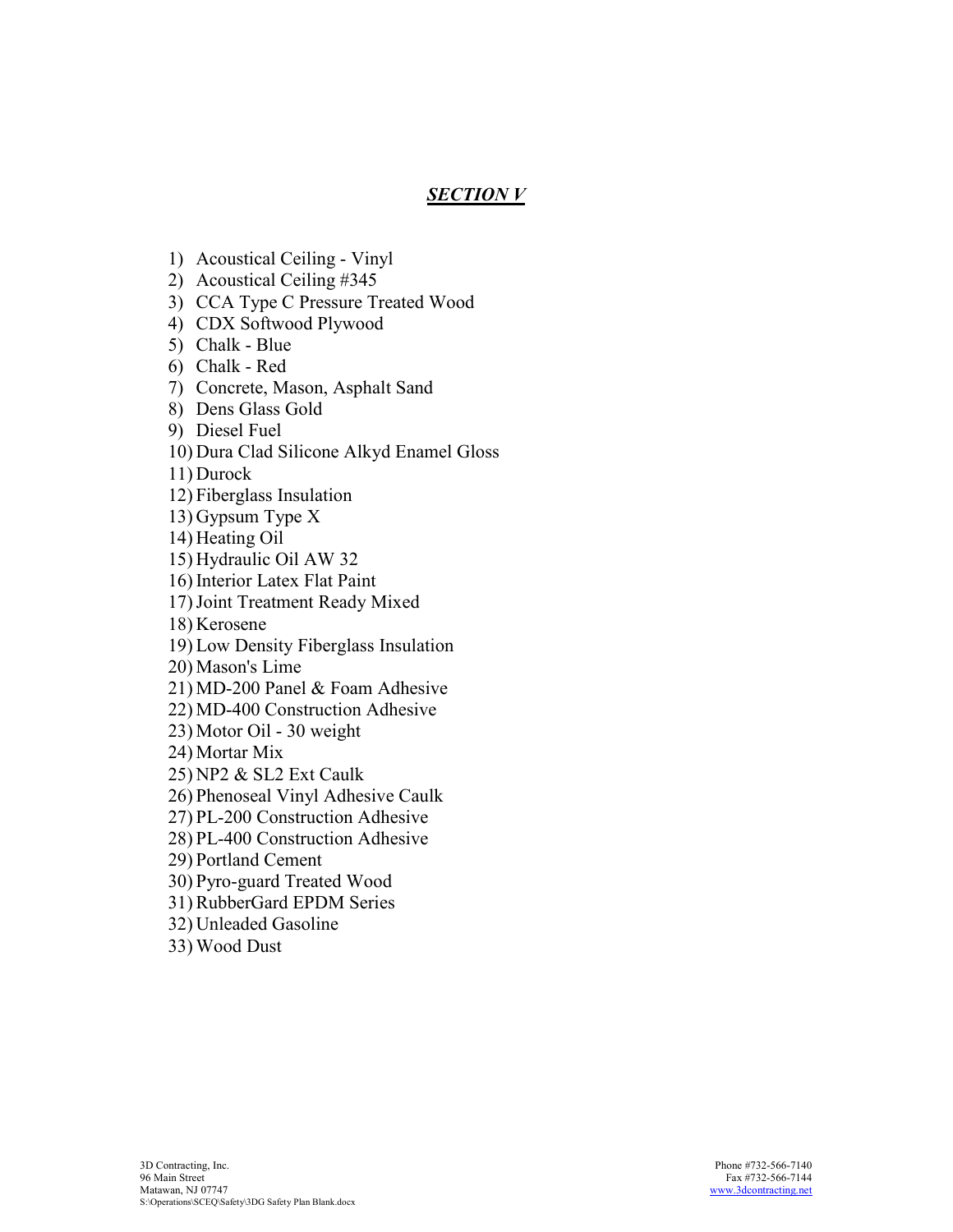## *SECTION VI*

#### **HANDLING OSHA INSPECTIONS**

 The Occupational Safety and Health Administration (OSHA) usually conducts jobsite inspections without advance notice, which can be an intimidating experience if you are unprepared to respond to an OSHA Compliance Officer. The Site Superintendent (or highest Ranking 3DG Employee onsite) shall handle any onsite OSHA inspections performed by a sanctioned OSHA Safety Inspector. To assist in the process please follow these guidelines:

- 1) Use the 3DG OSHA inspection report (next page) when walking with the inspector.
- 2) Record the Compliance officers Credentials, office address, phone number, then call to verify credentials.
- 3) Notify 3DG V.P. of Operations immediately upon OSHAs arrival to the site.
- 4) Accompany the compliance officer throughout the duration of the inspection and escort them through the site.
- 5) Document all comments made by the compliance officer regarding jobsite conditions.
- 6) Cooperate fully with the compliance officers requests for interviews/documentation.
- 7) Correct any violations identified by the compliance officer immediately. If possible.
- 8) Provide records that support your compliance efforts or assist OSHA in determining time needed to correct any identified hazards.
- 9) Make sure OSHA Inspection Report form is filled out completely along with copies of notes, pictures and any documentation provided to the compliance officer.